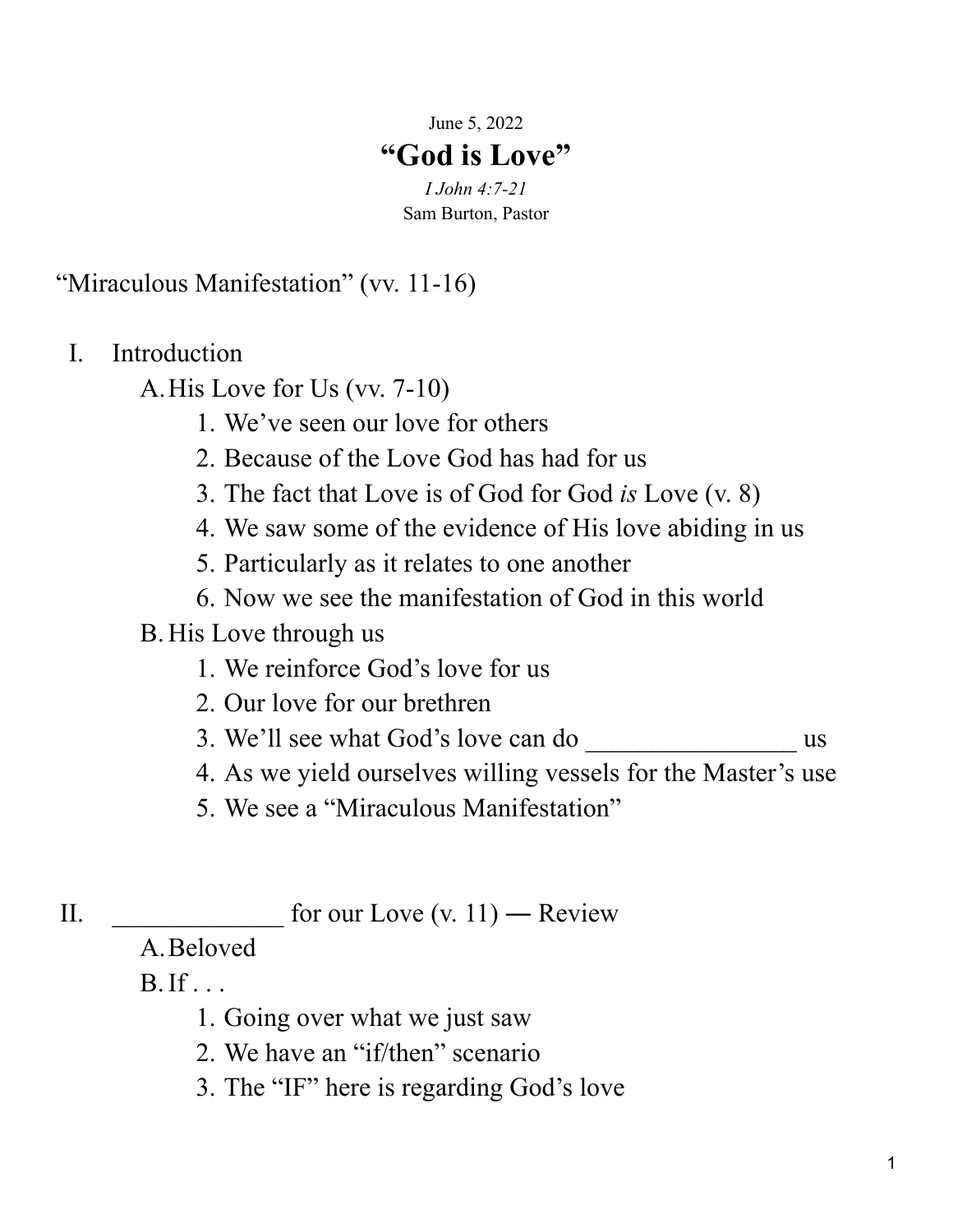- 4. "If God so loved us" . . . and He has!
- 5. We see that God \_\_\_\_\_\_\_\_\_\_\_\_\_\_\_\_ loved us
- 6. And *so* loved us!
	- a) In what way has he loved us?
	- b) Primarily in the way we just saw in verse 10
	- c) We did \_\_\_\_\_\_\_ love Him, but He reached out in love to us \_\_\_\_\_\_\_\_\_\_\_\_\_\_\_
	- d) Loved us when we were His enemies
	- e) Loved us when we unloveable
	- f) Redeemed us when some might say we were unredeemable
- 7. So if God has loved us in this way (and He has!)

C.Then . . .

- 1. We ought also to love one another!
- 2. In other words, what \_\_\_\_\_\_\_\_\_\_\_\_\_\_\_\_\_\_\_\_ do we have to love our brethren?
- 3. This is how God works
	- a) With love (John 13:34; John 15:12)
	- b) With forgiveness as well (Colossians 3:13; Ephesians 4:32)
- 4. The implication is that we are to love each other in the same way
- 5. Love others without expecting any
- 6. Love them \_\_\_\_\_\_\_\_\_\_\_\_\_\_\_\_\_ when they don't deserve it!
- 7. First and foremost, those in the church
- 8. Then of course those outside of the church
- 9. Galatians 6:10
- III. Materialization of  $_{\text{ev. 12-14}}$  The Trinity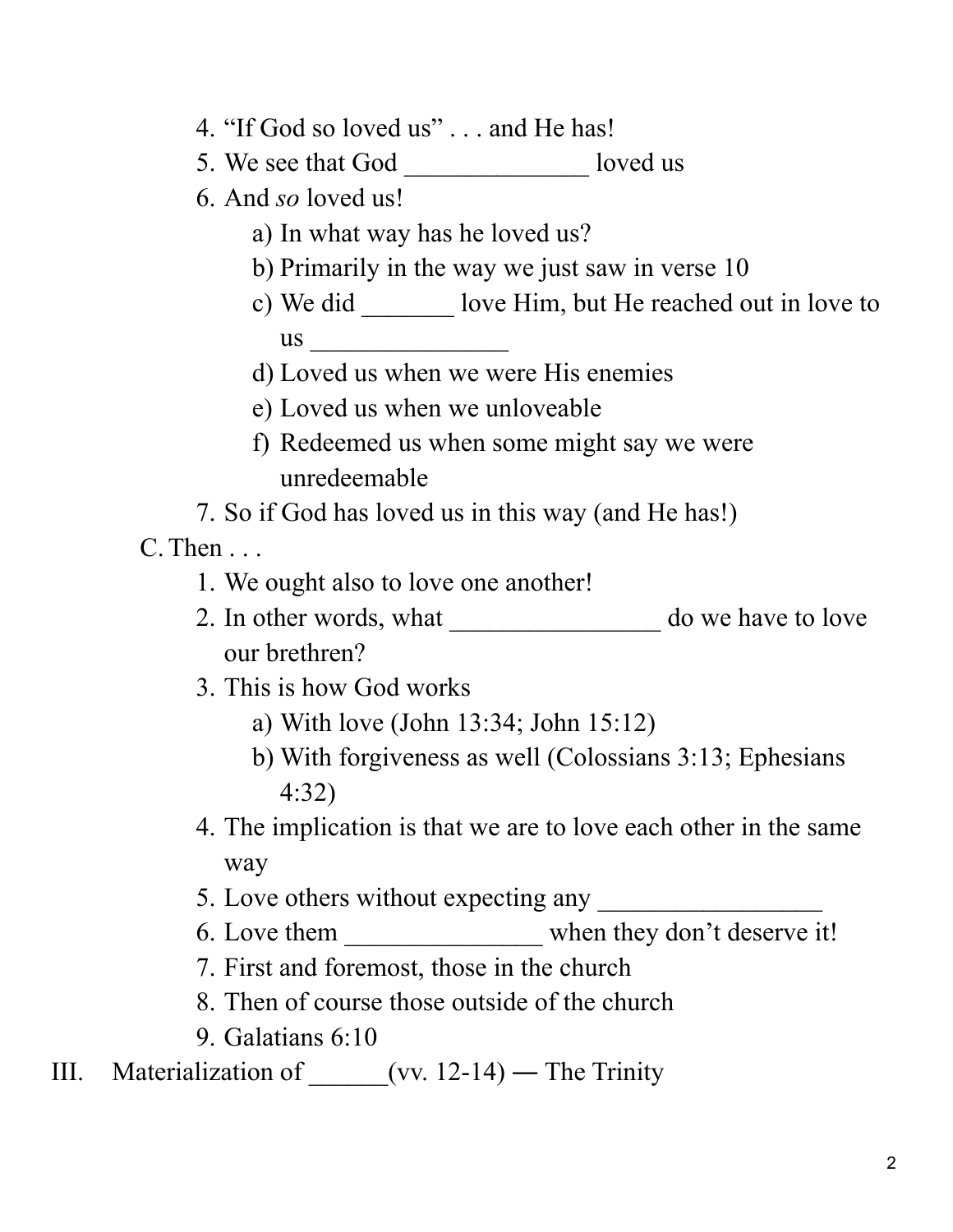A.Father (v. 12)

- 1. The invisible Creator God
- 2. Whom no man has seen (1 Timothy 1:17)
	- a) Yet he can be  $\frac{1}{\sqrt{1-\frac{1}{2}}}\left| \frac{1}{\sqrt{1-\frac{1}{2}}}\right|$
	- b) John 4:24.
- 3. Some have come close to seeing God
- 4. We who have trusted in Him for salvation have a far greater privilege than these great men of old
- 5. For if we love one another, then that is evidence that God

in us!

- 6. His love is also perfected
	- a) That is, it is
	- b) For salvation and grace
	- c) There's nothing to be added to it; it's all that we need
- 7. The place where His love is perfected is in us
	- a) Not that we are now perfect in the sense of sinless or flawless
	- b) Instead, His perfect love makes us \_\_\_\_\_\_\_\_\_\_\_\_\_\_\_\_\_
- 8. But just how does He indwell us?

B. Spirit (v. 13; 3:24)

- 1. Abiding
	- a) We just saw how He dwells in His people
	- b) That He abides in believers and believers abide in Him
	- c) The Spirit comes to dwell in us when we are

\_\_\_\_\_\_\_\_\_\_\_\_\_\_\_\_ (1 Corinthians 6:19-20)

- 2. The confirmation of the Spirit
	- a) 2 Corinthians 1:22
	- b) 1 Thessalonians 4:8-9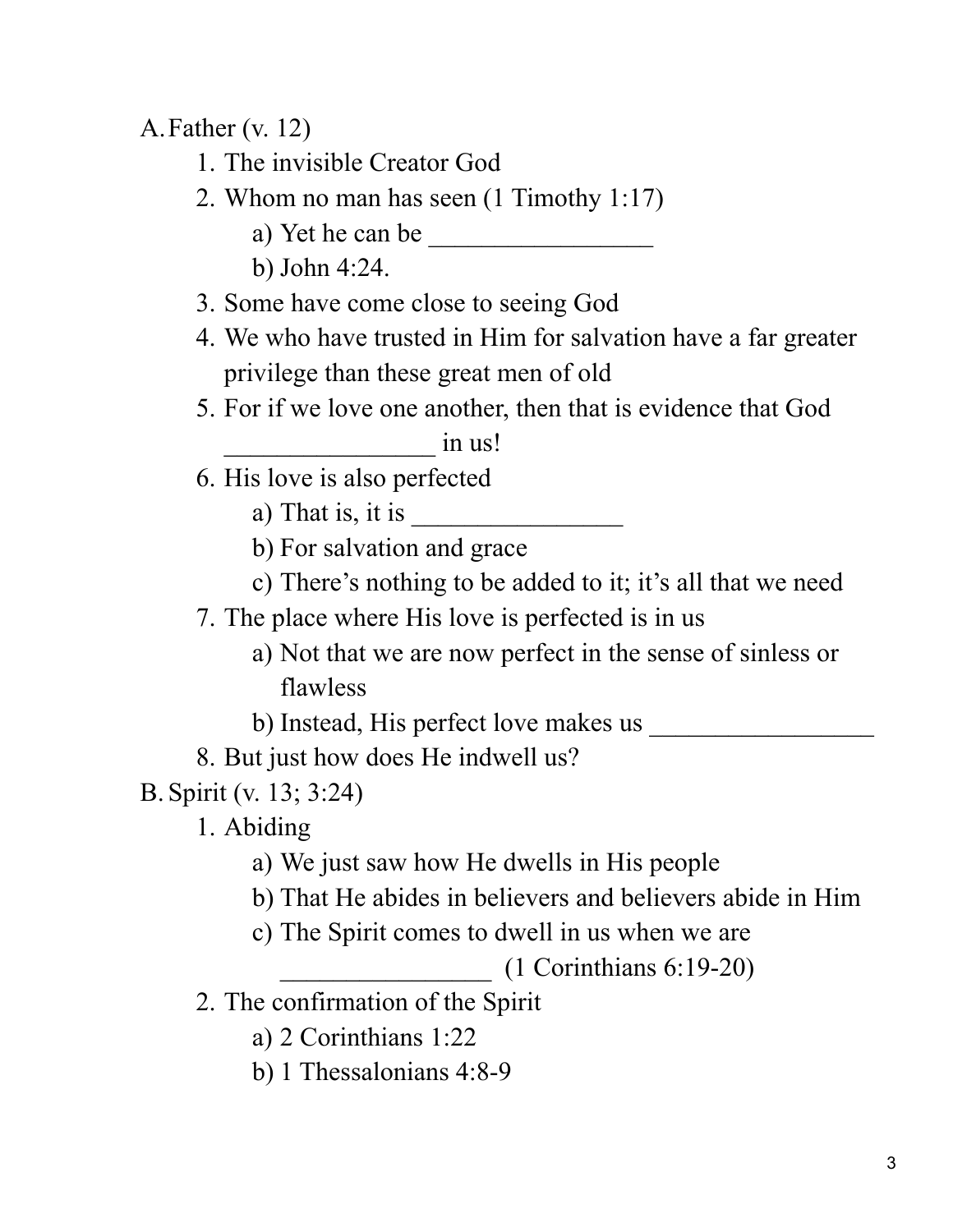c) Romans 8:16

- 3. So this is the proof for ourselves
	- a) God in us and we in God
	- b) God's \_\_\_\_\_\_\_\_\_\_\_ \_\_\_\_\_\_\_\_\_\_\_\_\_ given unto us
- 4. This is absolute assurance that we are saved
- 5. The Father is the Master Planner
- 6. The Spirit is the means by which we are sealed and indwelt
- 7. Where does the Son come in?
- C. Son (v. 14)
	- 1. The Saviour
		- a) The Father in His master plan has sent the son (John 3:16-17)
		- b) The purpose, as we have already seen, has been to the saving of the soul
		- c) 1 Timothy 3:16
		- d) All who wish may come and drink of the Water of life \_\_\_\_\_\_\_\_\_\_\_\_\_\_\_; Accept Christ's finished work for

salvation!

- e) Revelation 22:17
- 2. Eyewitnesses
	- a) Personal
		- (1) John uses the pronoun *we* here
		- (2) It is in relation to what he and others bore witness to
		- (3) The Father sending the Son to be the Saviour of the world
		- (4) Indeed John and many others he is writing to were there personally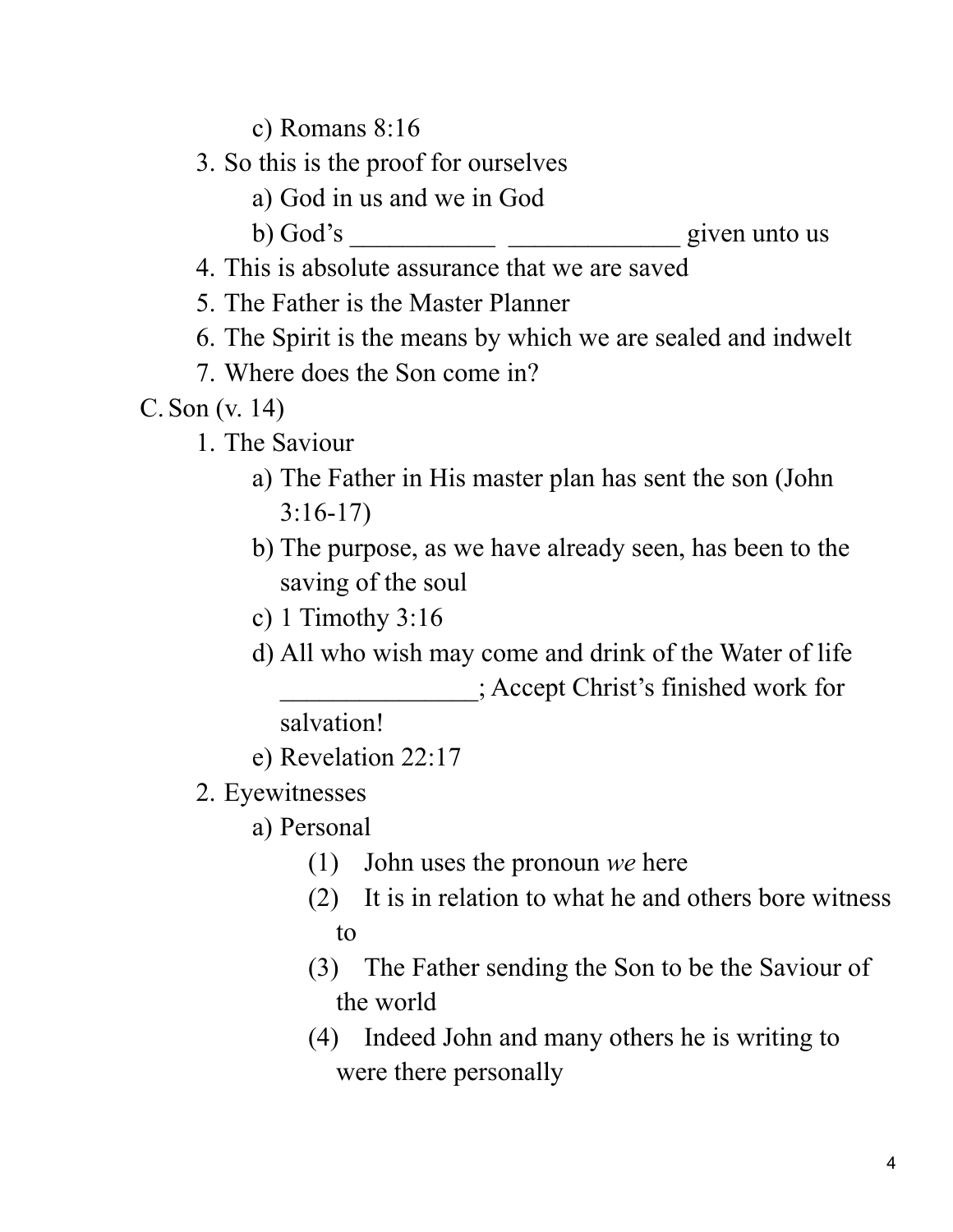- (5) To be eyewitnesses of the events of the Gospel b) Spiritual
	- (1) Then there is us
	- (2) We who hold the written testament of salvation's plan
	- (3) We are spiritual
	- (4) This witness has been passed down from generation to generation and we hold it today
- IV. Marks of the Disciple (vv. 15-16)
	- A.\_\_\_\_\_\_\_\_\_\_\_\_\_\_\_\_ (v. 15)
		- 1. A test that we have seen at the beginning of this passage
		- 2. Who do they confess and how do they confess
		- 3. On the "friend or foe" test, those who confess that Jesus is God the Son, the Son of God are friend
		- 4. All the rest "scattereth abroad" (Matthew 12:30)
	- B. \_\_\_\_\_\_\_\_\_\_\_\_\_ in love (v. 16)
		- 1. What a truly magnificent thing is the love of God
		- 2. We see two things that must be done in order to be a child of God
			- a) Know His love
			- b) Believe His love
		- 3. We've established that if we are saved that we are abiding in God and He in us
		- 4. So then the logic follows in this verse:
			- a) If God is love, and He is
			- b) And the saved are said to be abiding in God and He in us, which He does
			- c) Then we as His people are dwelling in love